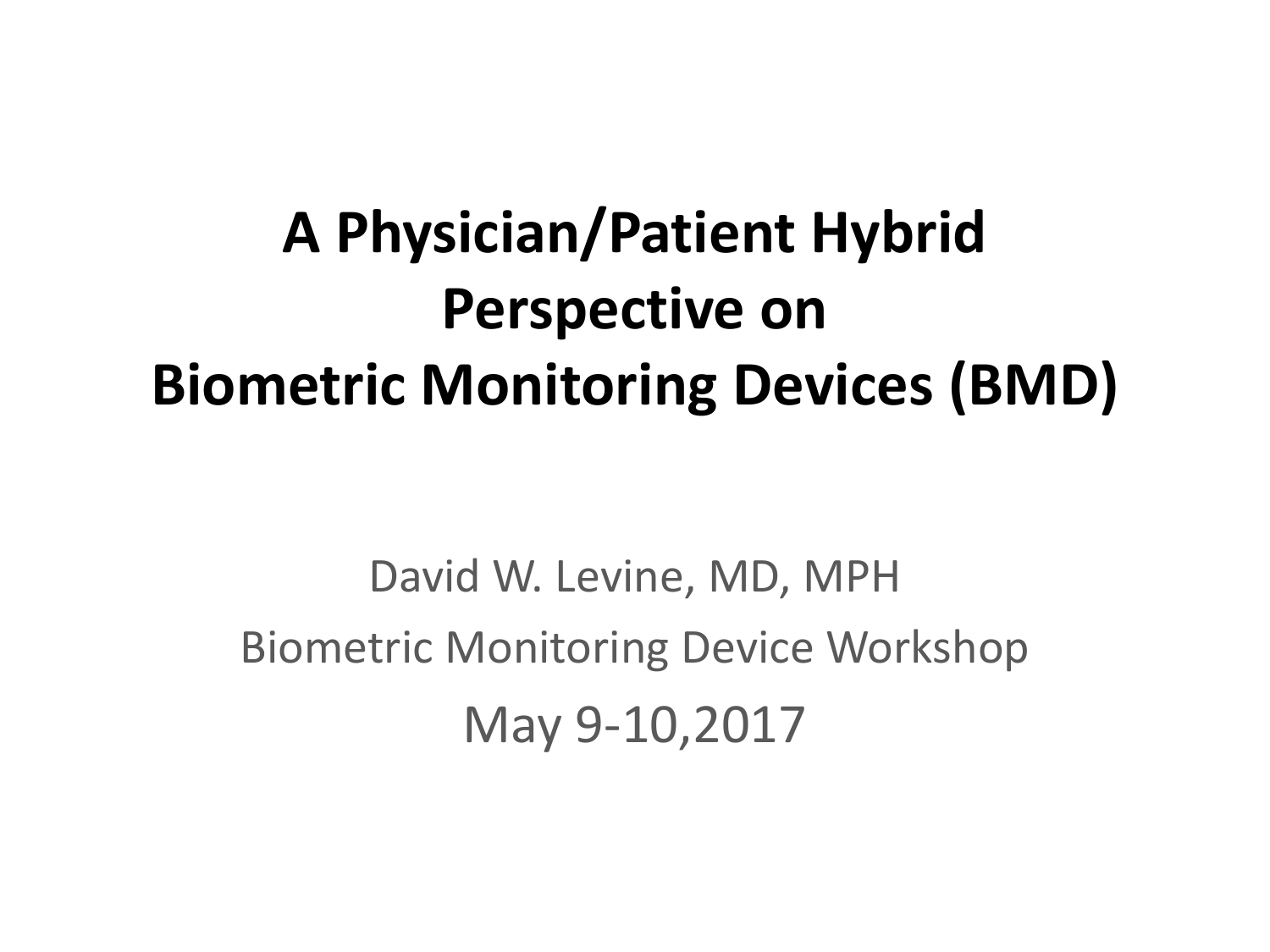## **Outline**

- Objectives
- Background
	- Demographic
	- As Physician/Clinical Researcher
	- As Patient/Research Subject
- Parkinson's Disease (PD) specific BMD considerations
- General BMD considerations
- Key Points for BMD development & utilization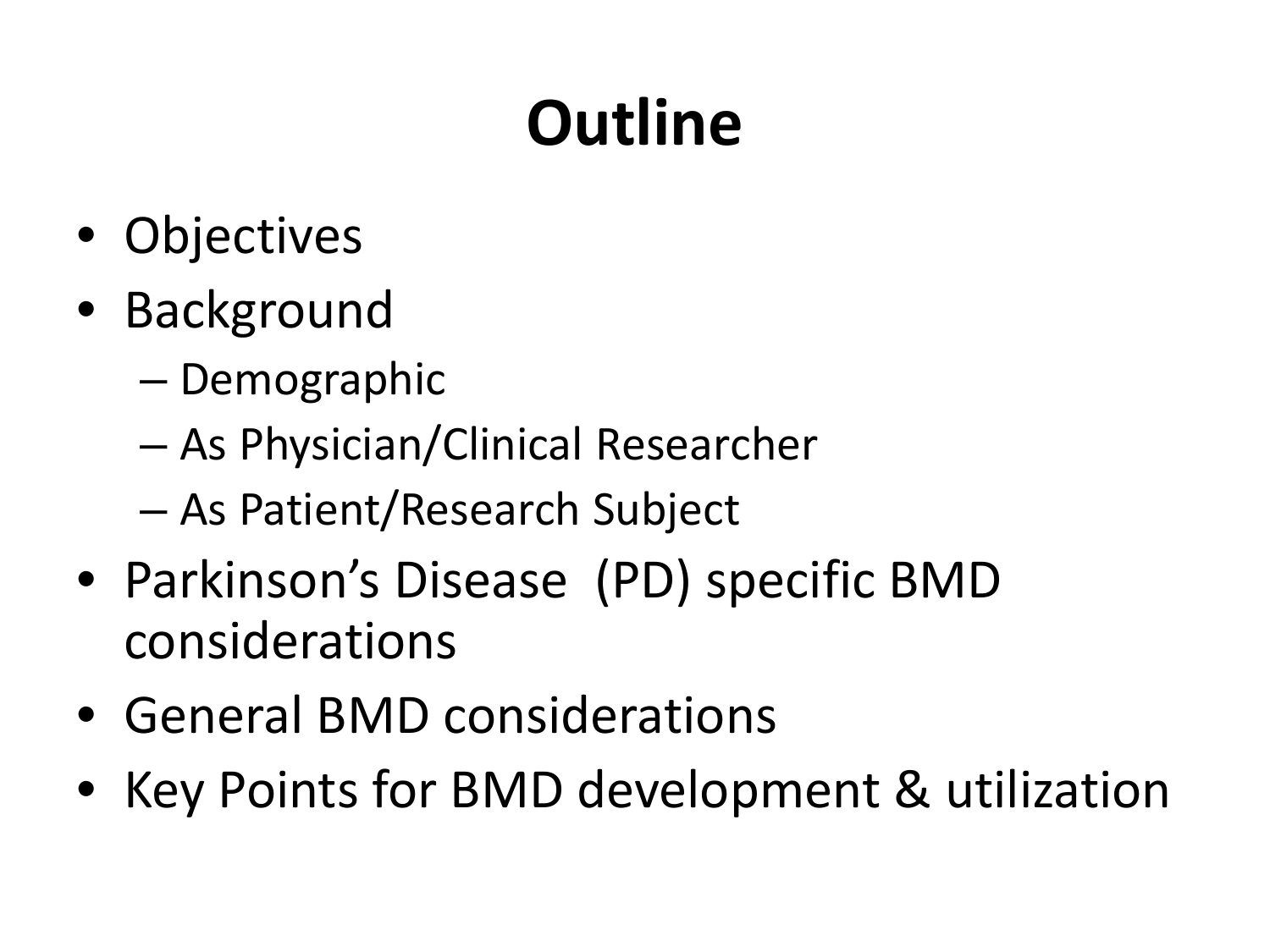#### **Objectives**

- Highlight key points for BMD development & use in clinical trials from my hybrid perspective
- Help ID and address "digital divides" & gaps in neurodegenerative disease research, care & support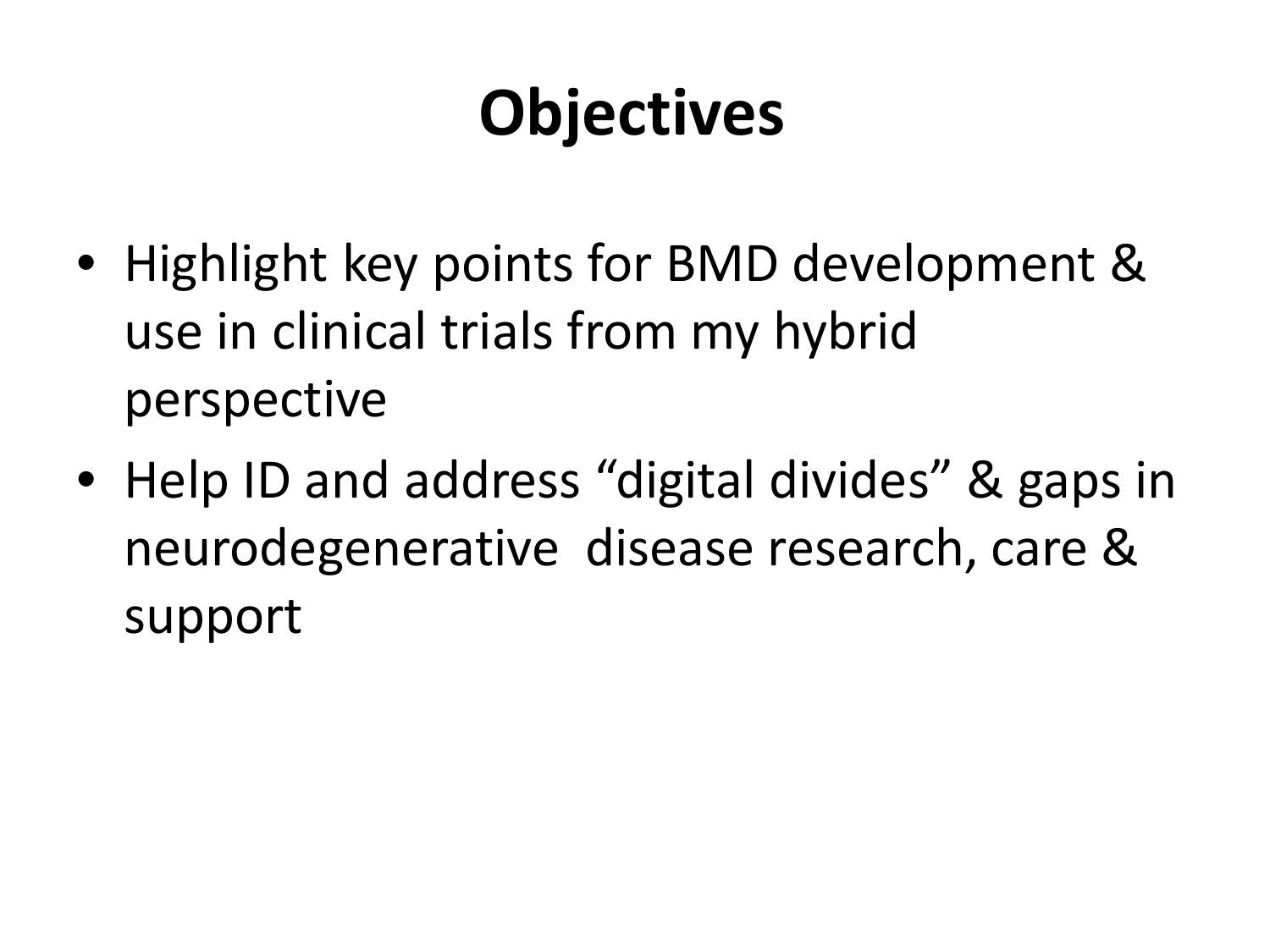## **Lessons Learned Violating the Golden Rules of Medicine & Clinical Research**

- It is better to be providing care than receiving care
- It is better to be conducting clinical research than being the subject of research
- Having seen both sides of the care and research enterprises provides some perspectives you may find valuable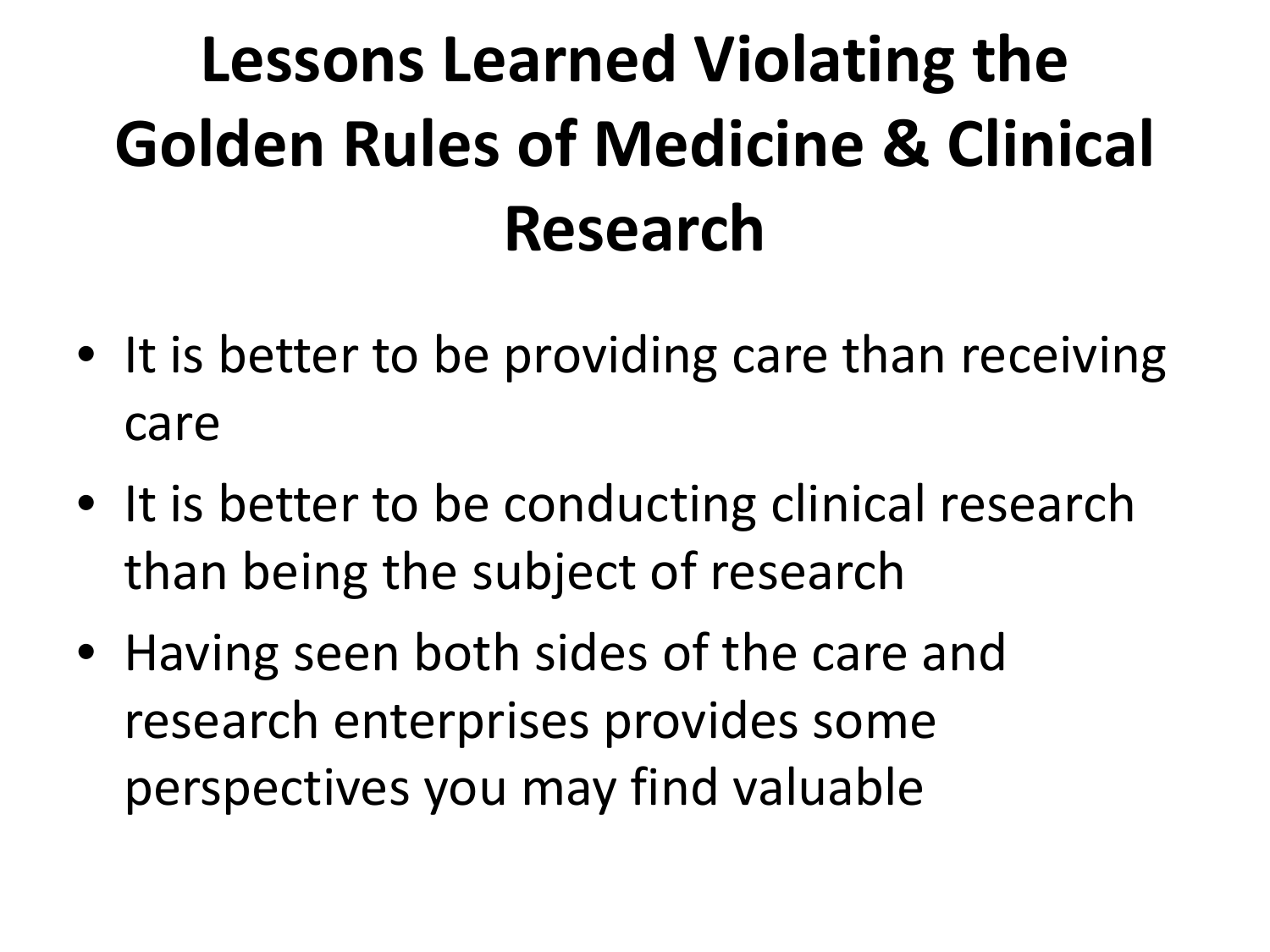# **Demographic Background Digital Evolution**

- "Baby Boomer" or per my daughter an "Artifact"
- "Analog Artifact "Undergrad education predates digital revolution
- Slide rule
- First digital device purchased was a TI scientific calculator ~\$400 in 1975 dollars



#### **My digital pioneer classmates in the Original Facebook circa 1973**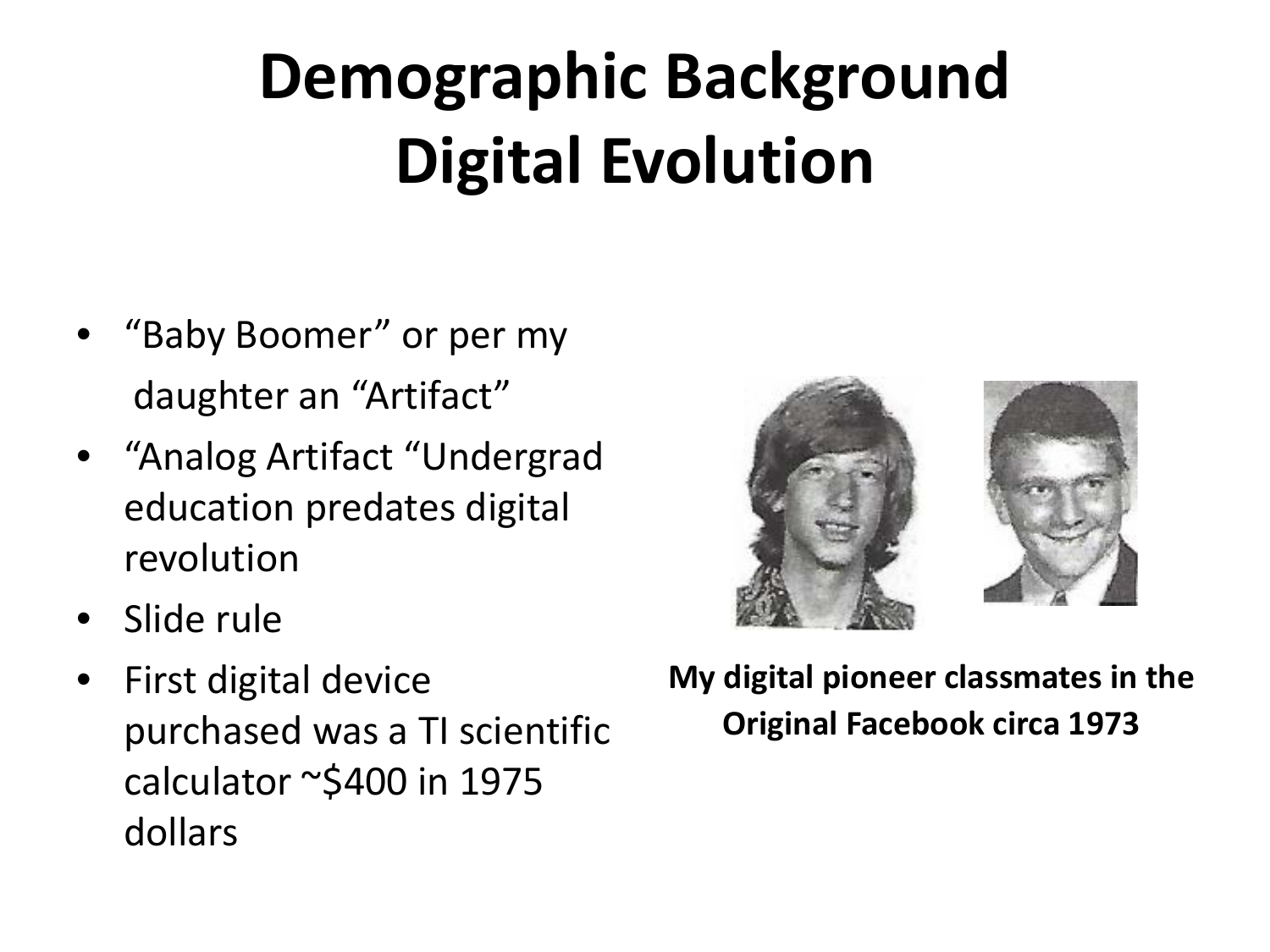# **Digital Revolution Creeping Into Medicine by the End of Residency**

- Pagers with dimes taped to clips to answer out of hospital calls from pay phones
- Department owned cell phone ("the brick") for some senior on call residents
- Introduction of computerized hospital Rx ordering
- Early PP rare, 35 mm slides, dual synched projectors standard for presentations

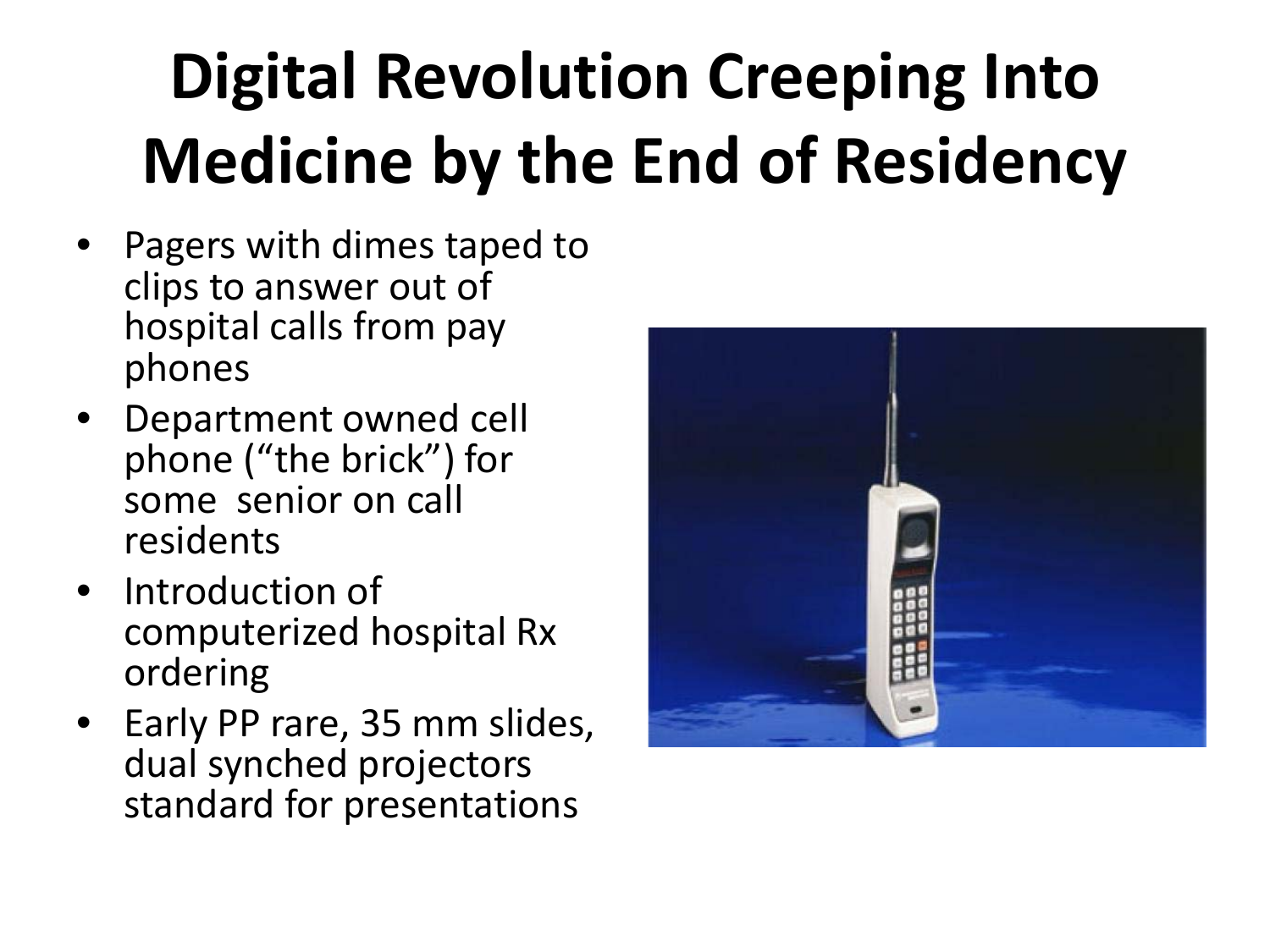# **Physician & Clinical Research background**

- Orthopedist w/ clinical epidemiology fellowship
- Designed and conducted academic clinical outcome studies , registry and Biotech GCP Phase 2-4 clinical studies
- 10+ years experience biotech clinical research & development
- FDA, EMA studies & approvals
- Electronic Data Capture (EDC) in some studies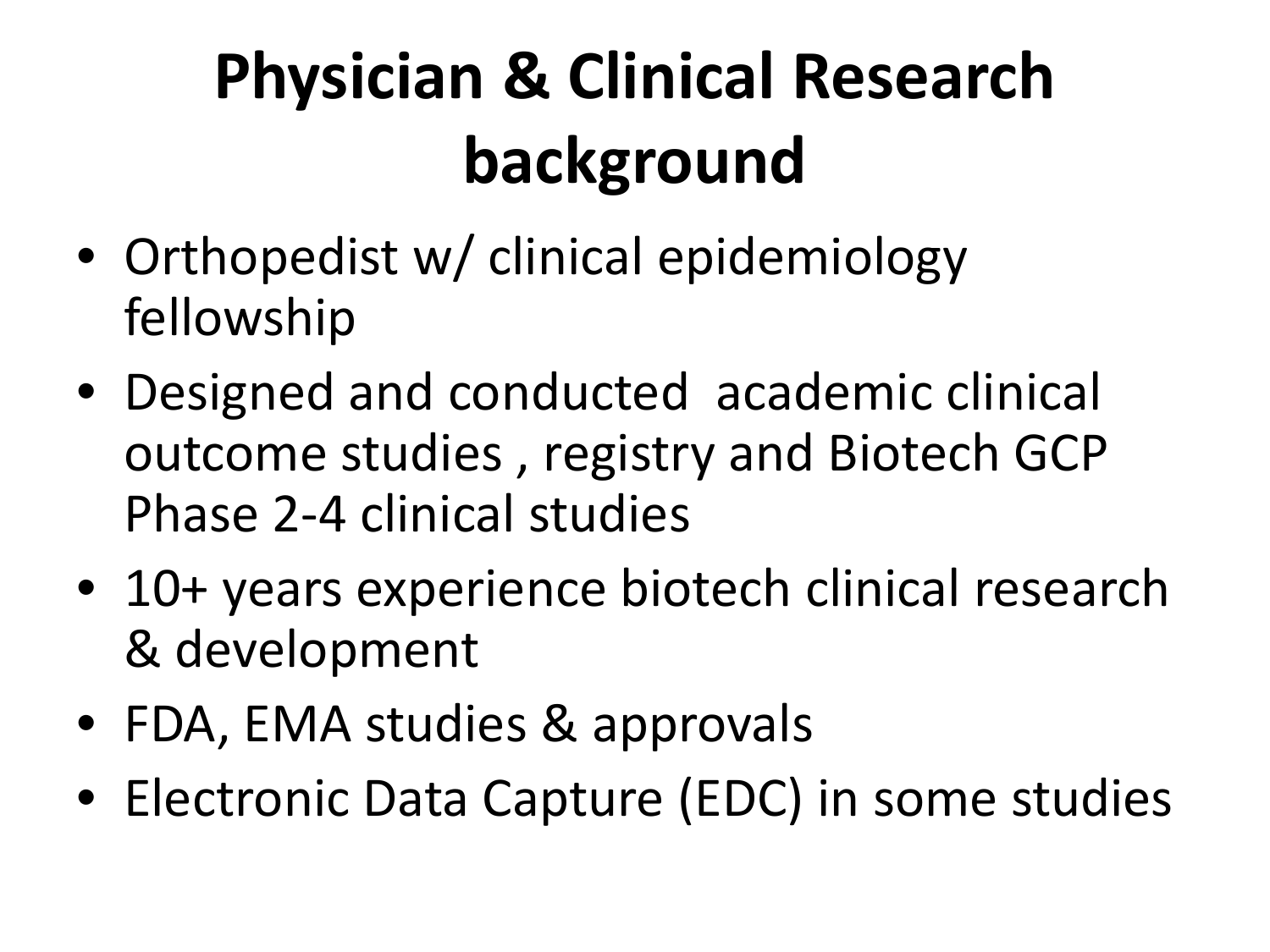## **Patient/Clinical Research Subject Background**

- PD diagnosis January 2006
- Clinical research subject in several trials including biomarker studies, 4 BMD studies
- DBS implant 2015, DBS study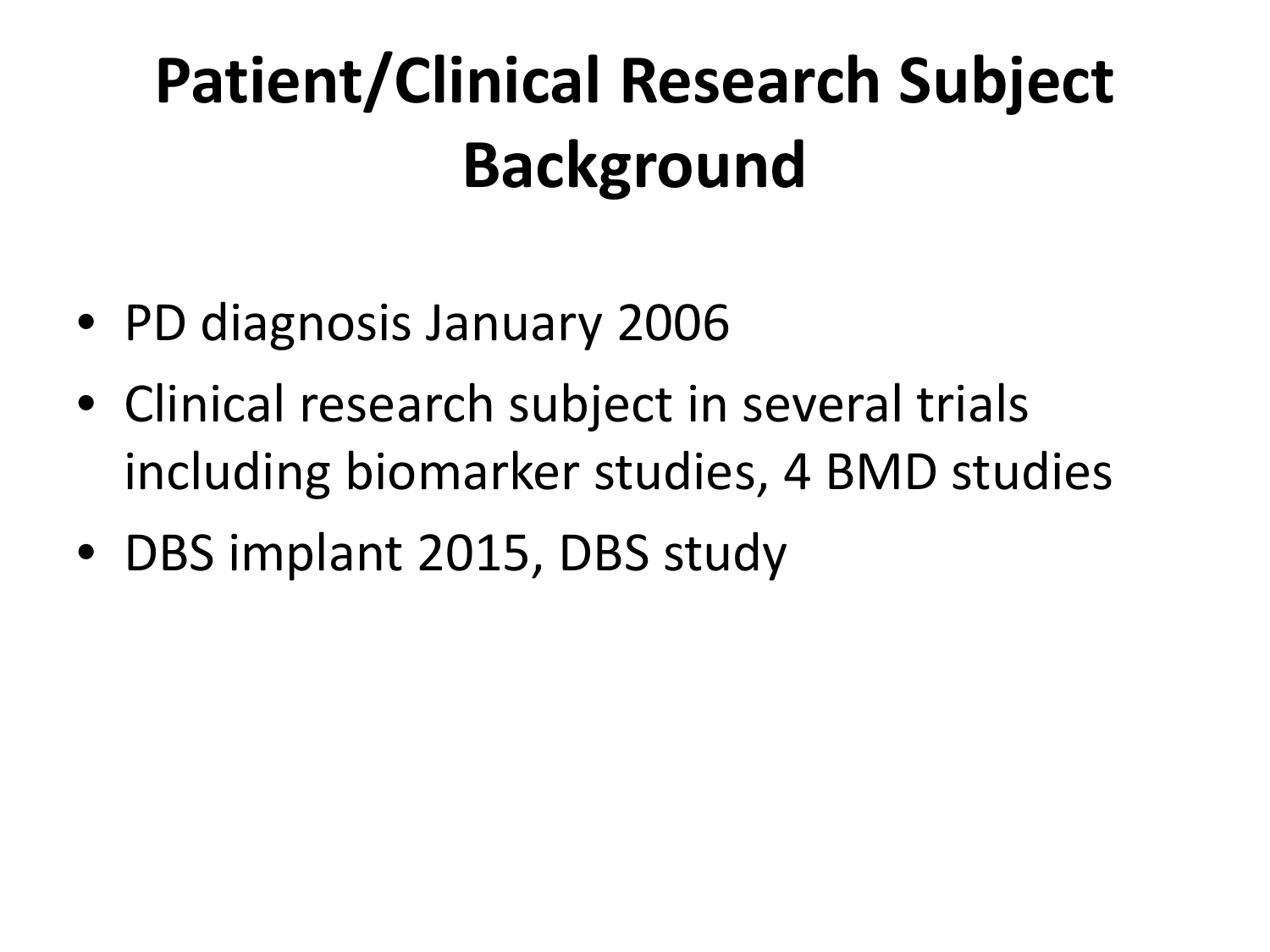#### **PD Specific Considerations**

- Multi-organ / system disease, not just a movement disorder
- Non-motor symptoms can be as important & disabling as movement symptoms, e.g. GI, speech, swallowing, sleep, cognition, mood, fatigue, pain syndromes, vision
- Disease progression generally involves increasing severity of symptoms in increasing number of systems, but extent /linkage/timing of comorbidities variable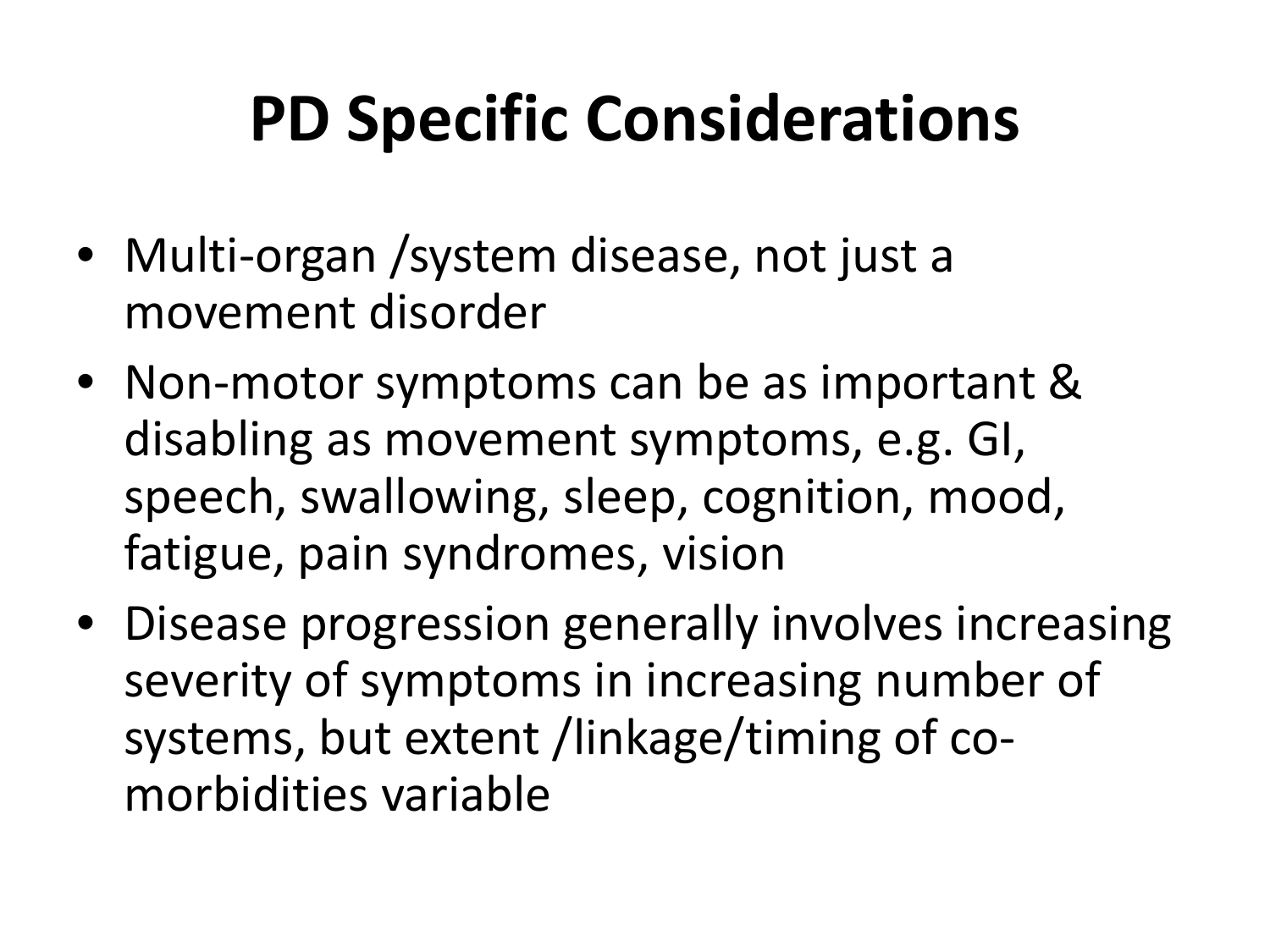#### **PD Specific Considerations**

- Some of the non-motor symptoms challenging to measure with BMD's only
- That, plus need to measure how symptoms affect patient function, may require active patient input into standardized PRO instrument(s) as well as "passive"/automatic collection of BMD data
- Possible model example Patient diary with outpatient Holter monitor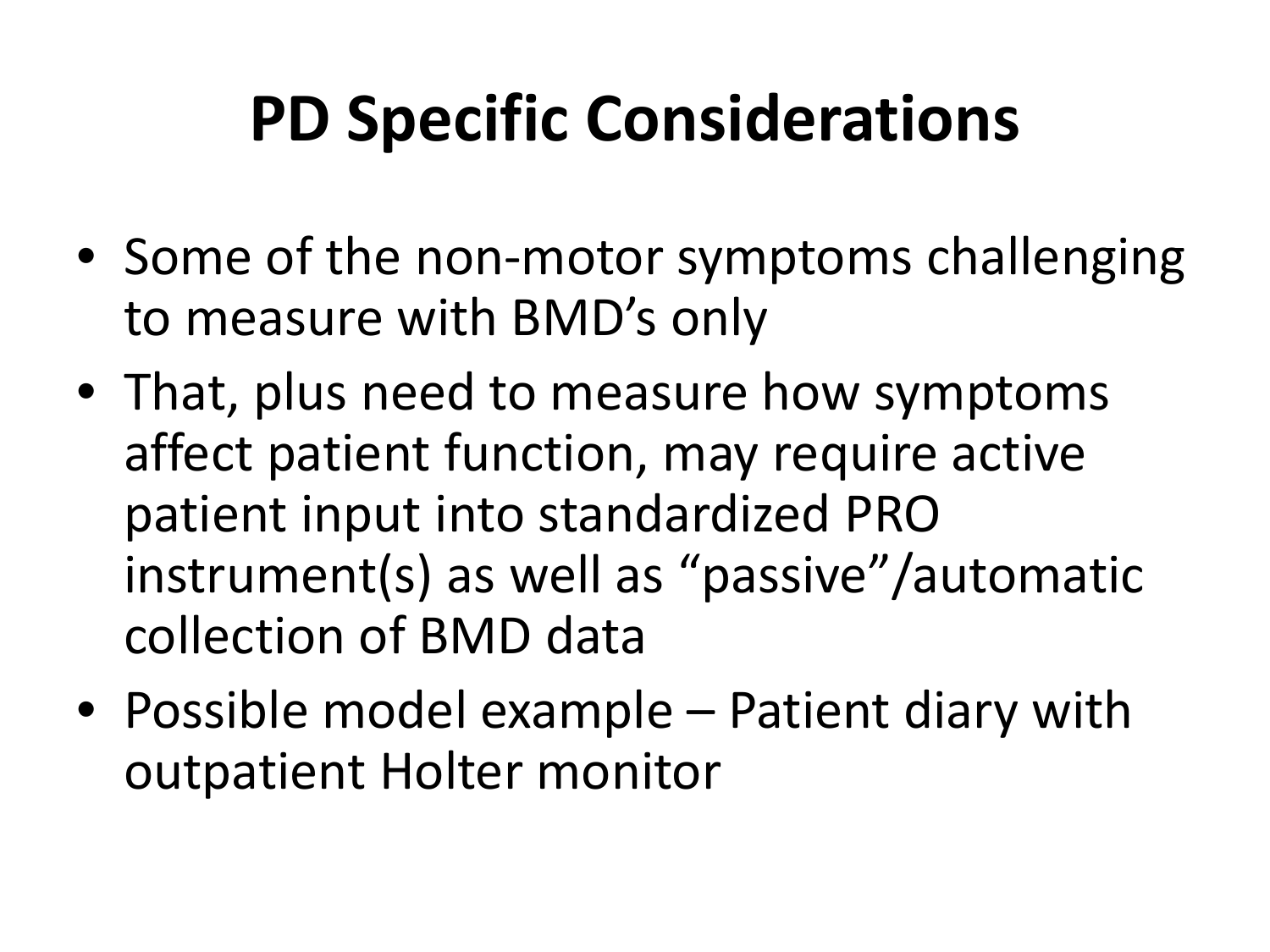# **Paradox/Challenge of Using Digital Devices for PD Patient Data Input**

- Assessing traditional Activities of Daily Living (ADL's) (e.g. walking, bathing, eating) well developed in clinical medicine & research
- Computers/smart phone devices are now essential part of daily functional activities, I term these "Activities of Digital Living".
- PD markedly reduces ability & endurance to use digital devices
- Need better assessment, technology and support for PD patients & other patient populations to effectively use digital devices.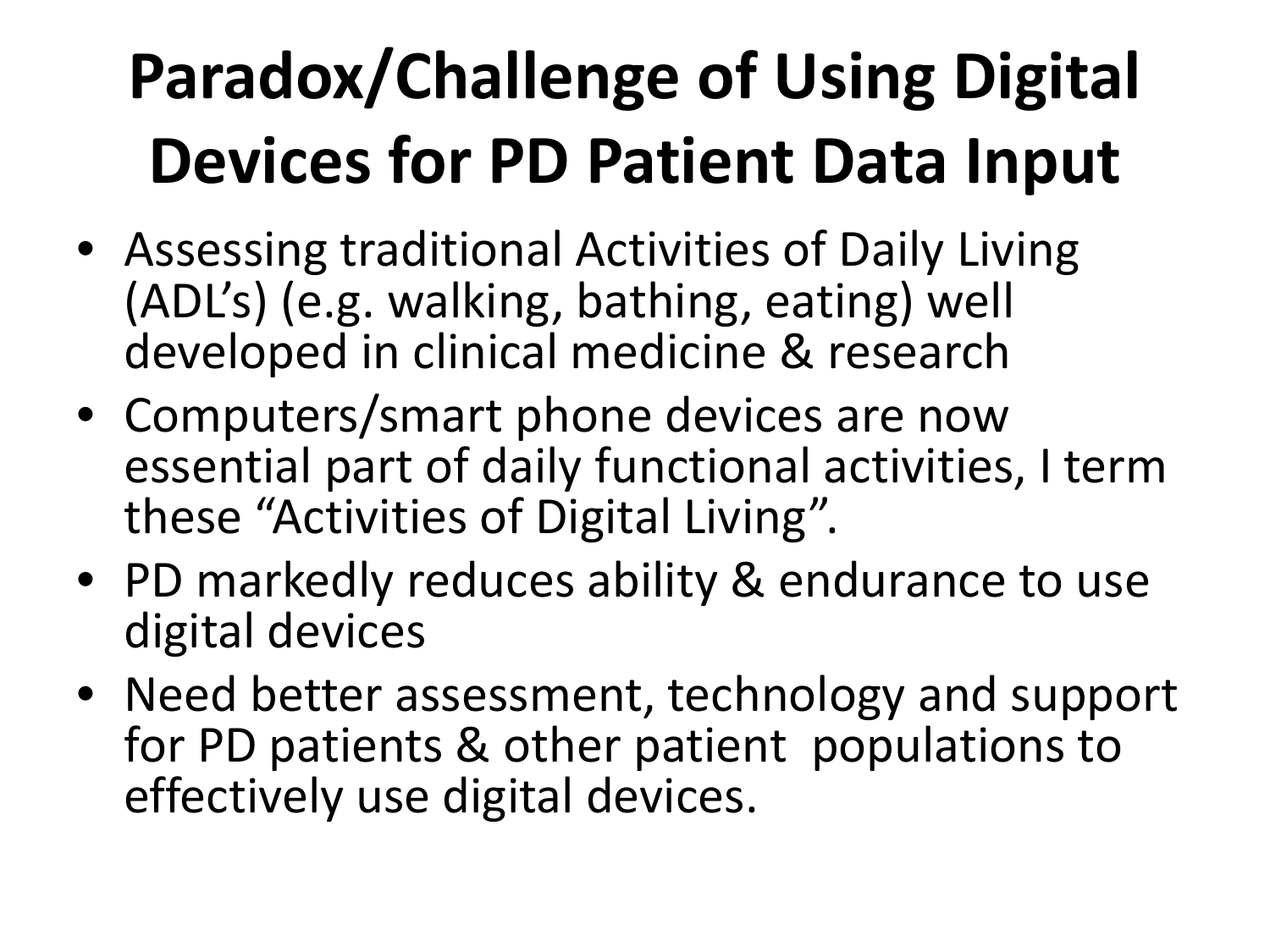## **How Does PD Impact Use of Digital Devices?**

- Tremors
- Dyskinesia
- Dystonia
- Bradykinesia
- Freezing
- Fatigue
- Posture kyphosis
- Muscle & joint pain
- Speech difficulties , impair voice to text programs
- Vision, including reduced tears & blinking
- Standard touch screens & mice are problematic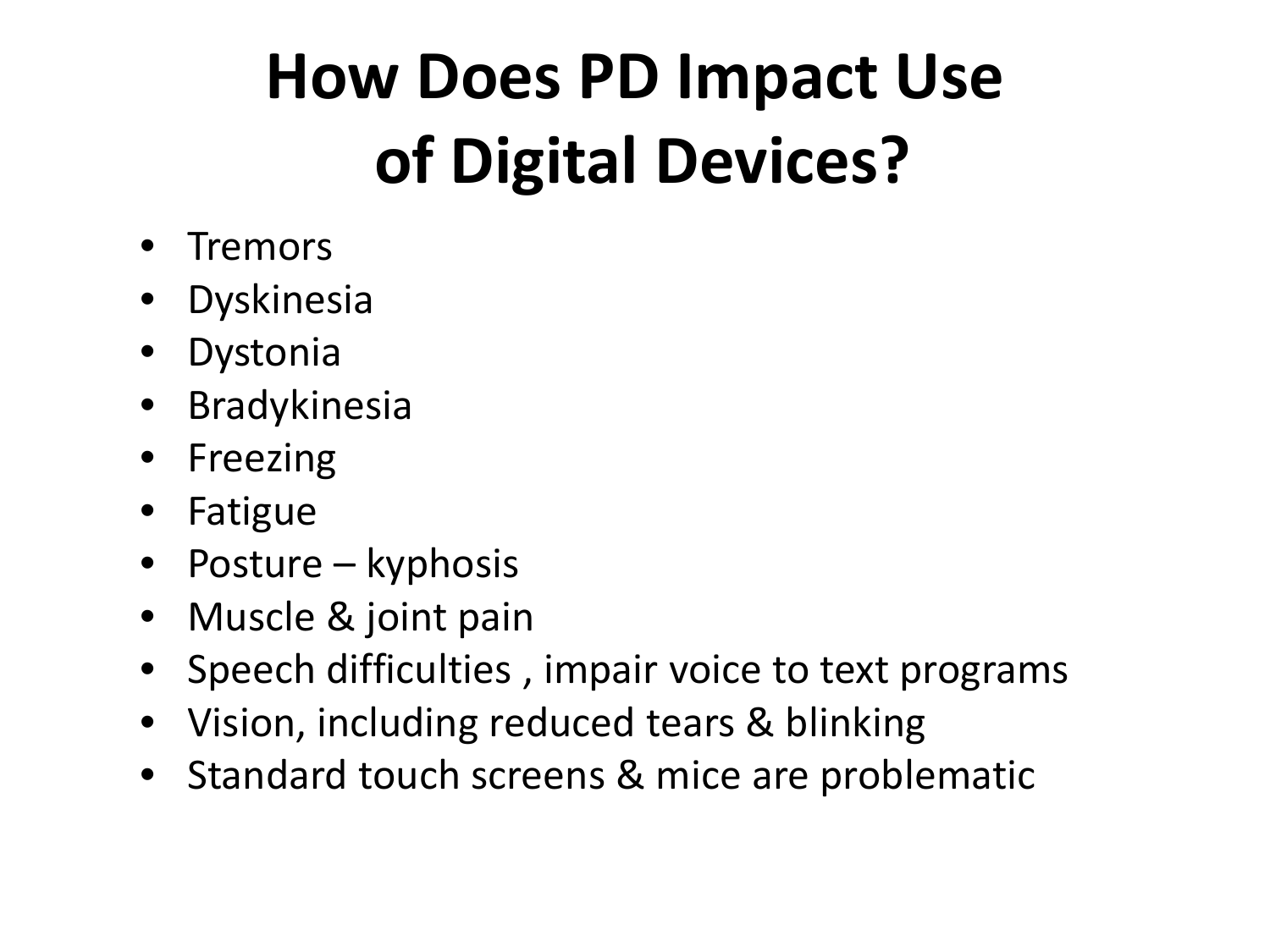# Challenge of IT Development for PD Care and Research

- Breadth & progression of PD symptoms that affect digital tech use –"Digital Devolution"
- Under recognized in both clinical and IT communities
	- Center of Excellence example
- Pharma/Biotech ≠ Info tech
	- Need to bridge "Two Cultures"

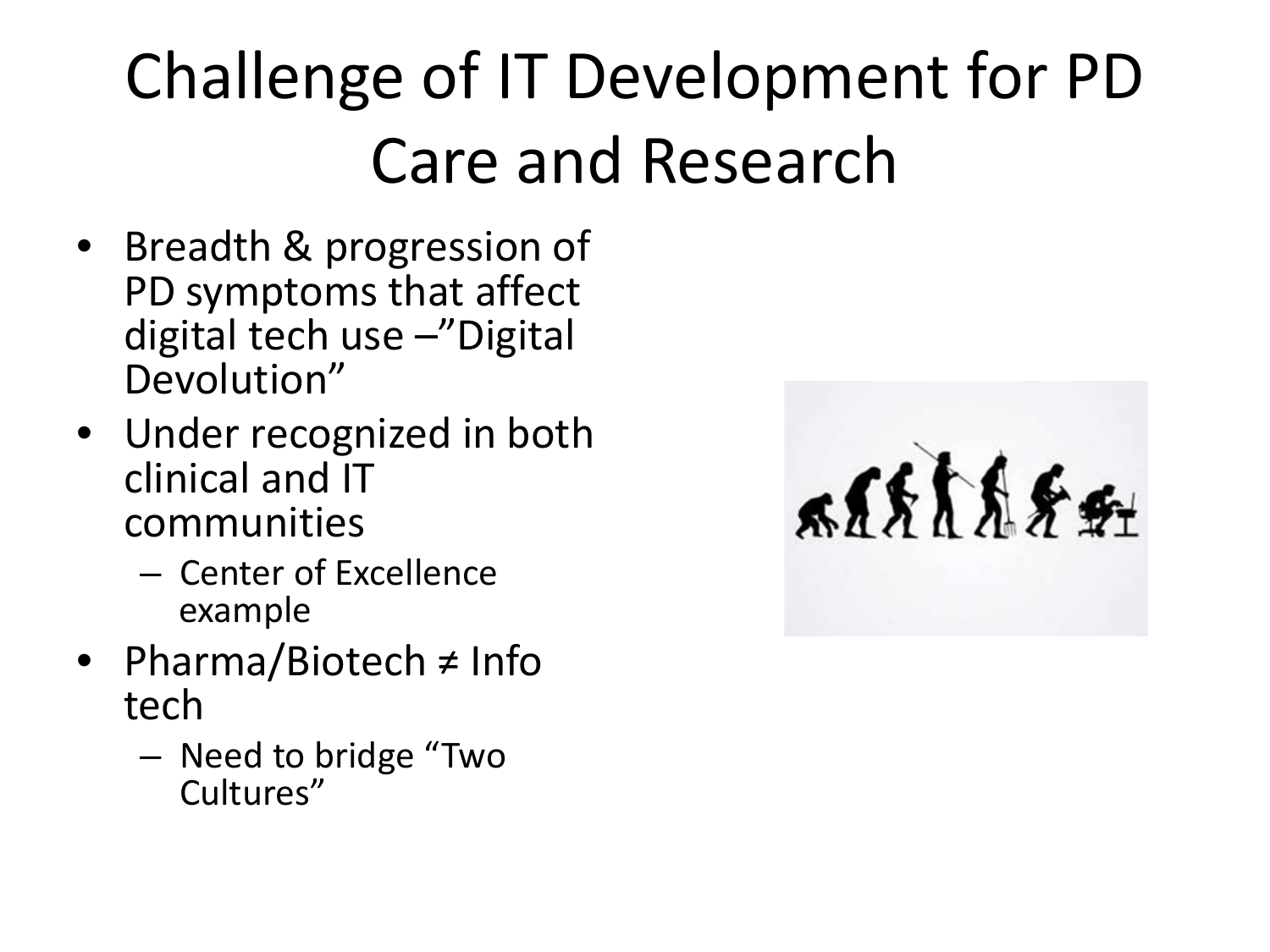### **BMD Opportunities & Challenges**

#### **Opportunities**

- Real time, continuous data
- Automatic collection
- Overcome recall bias
- Some data collection independent of patient education/"clinical sophistication" background
- Reduce observer variability

#### **Challenges**

- Noise to signal ratio, interpretation
- Establishing/validating clinical correlations
- Miss important symptoms/functional problems due to measurement or patient input difficulty
- Comfort/ease of use
- Device reliability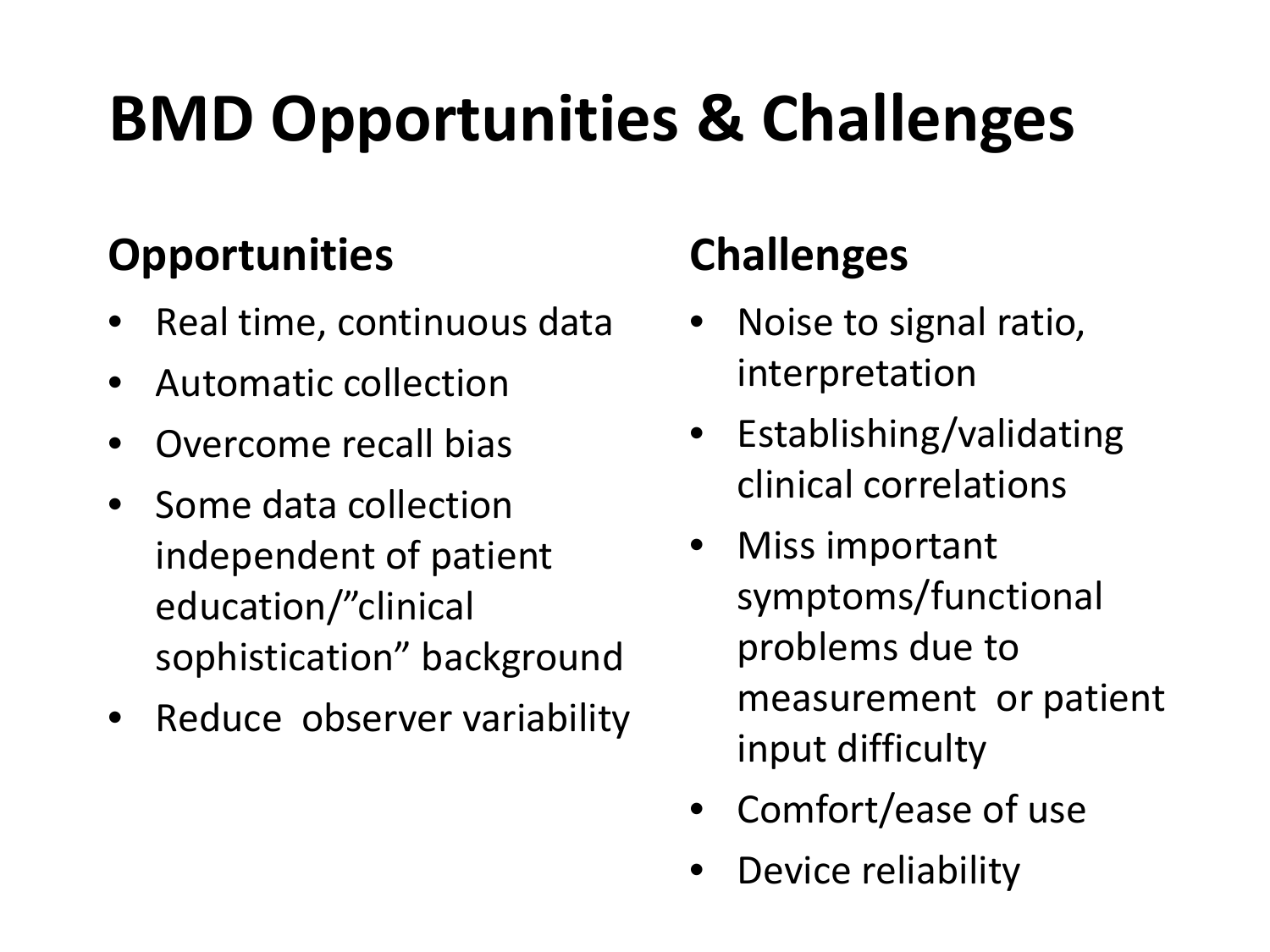#### **Is BMD a way to do traditional studies more efficiently or a way to do new types of studies?**

- Both potential to mitigate some operational and clinical risks
- Like EDC, has potential to make traditional types of studies more efficient , E.g. faster data collection, reduce missing data, reduce intra and inter observer variability, faster DB lock
- New types of data, potential for enhanced data analysis and interpretation, E.g. better measurement of progression rates, help identify rate predictors & sub-populations of "rapid progressives", reduce false negative risks.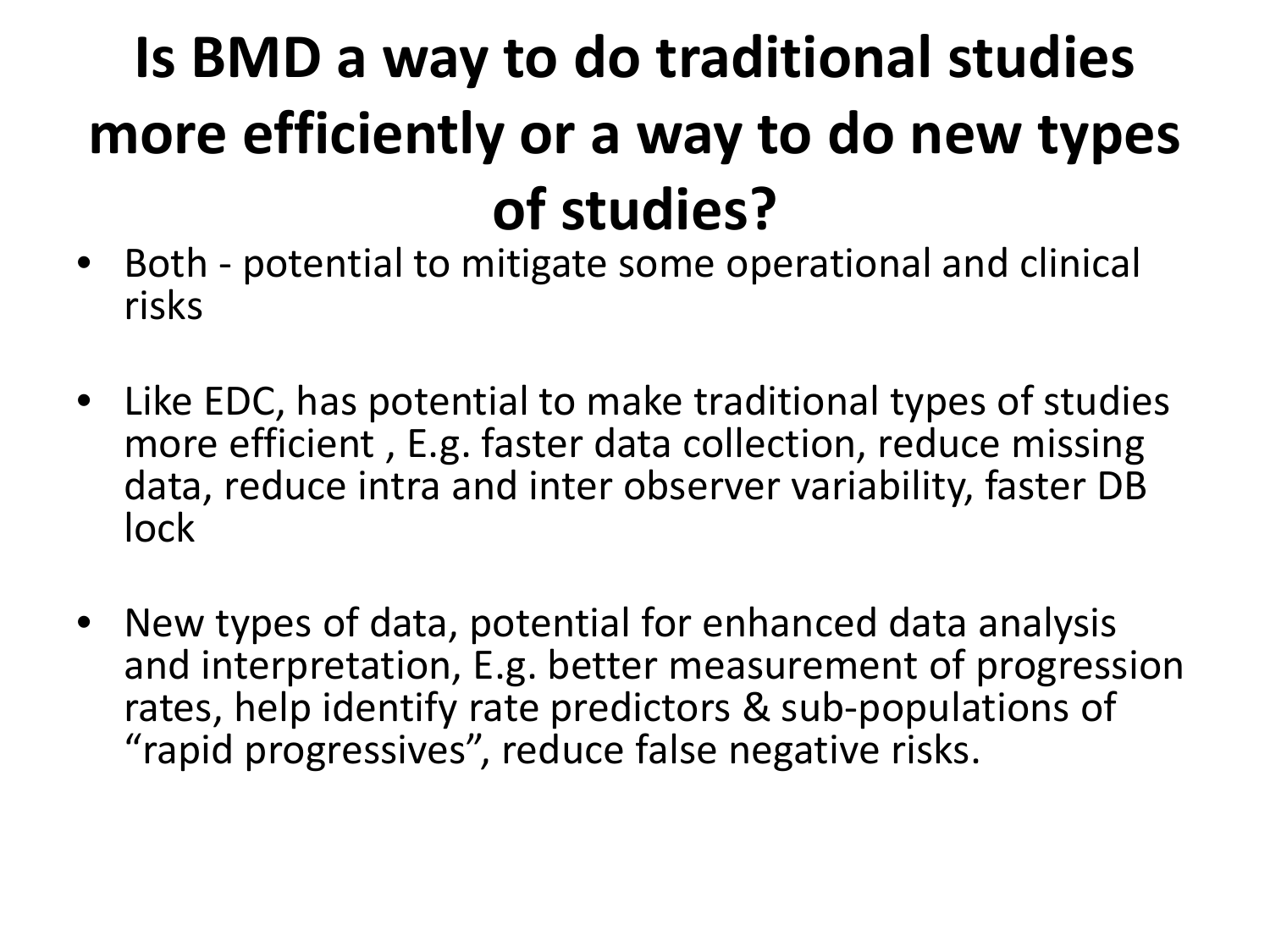#### **Conceptual Advantage of BMD**



- Measure continuous change vs "step function"
- Capture disease progression/regression in real time vs. when patients come for scheduled visits or when become aware of symptom/functional changes
- Potential for "mapping/navigating" disease vs. static GPS coordinate like "point in time" description
- Help find "Holy Grail" slow, stop, reverse disease progression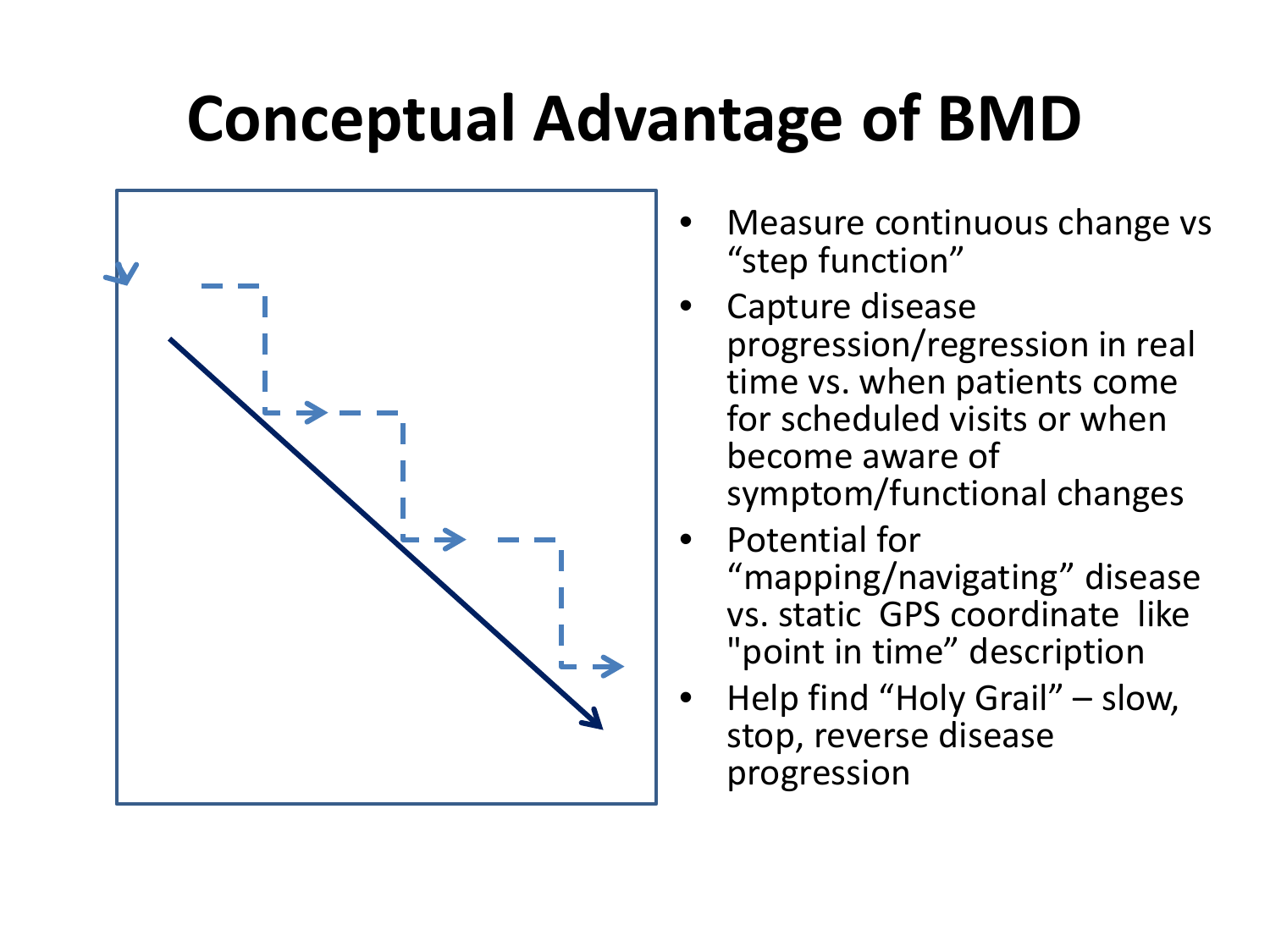### **4 P's for BMD Development & Use**

- Be Practical
	- Pragmatic feasibility vs. academic perfection
- Be Persistent
	- New tech can help speed success, but therapeutic breakthroughs still require tenacity, time and money. Stay the course.
- Be Prepared
	- Chance favors the prepared mind. Learn from failures and unexpected observations. The potential of DBS was initially discovered serendipitously !
- Be Patient-Centered